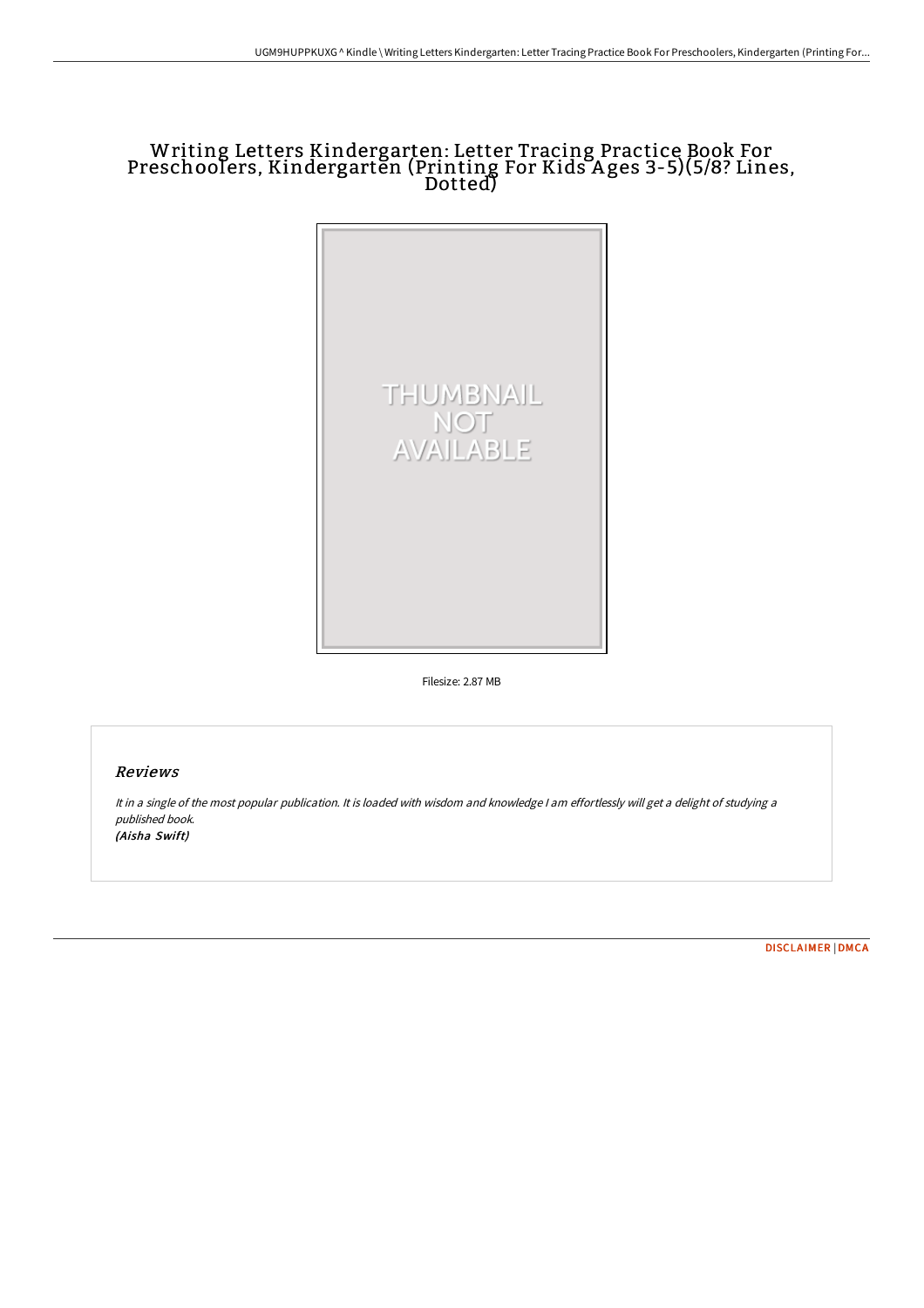## WRITING LETTERS KINDERGARTEN: LETTER TRACING PRACTICE BOOK FOR PRESCHOOLERS, KINDERGARTEN (PRINTING FOR KIDS AGES 3-5)(5/8? LINES, DOTTED)



For Kids Ages 3-5)(5/8? Lines, Dotted)

CreateSpace Independent Publishing Platform. PAPERBACK. Condition: New. 1979241058 Special order direct from the distributor.

Read Writing Letters [Kindergarten:](http://techno-pub.tech/writing-letters-kindergarten-letter-tracing-prac.html) Letter Tracing Practice Book For Preschoolers, Kindergarten (Printing For Kids E Ages 3-5)(5/8? Lines, Dotted) Online<br> **Download DDE Welter** Download PDF Writing Letters [Kindergarten:](http://techno-pub.tech/writing-letters-kindergarten-letter-tracing-prac.html) Letter Tracing Practice Book For Preschoolers, Kindergarten (Printing